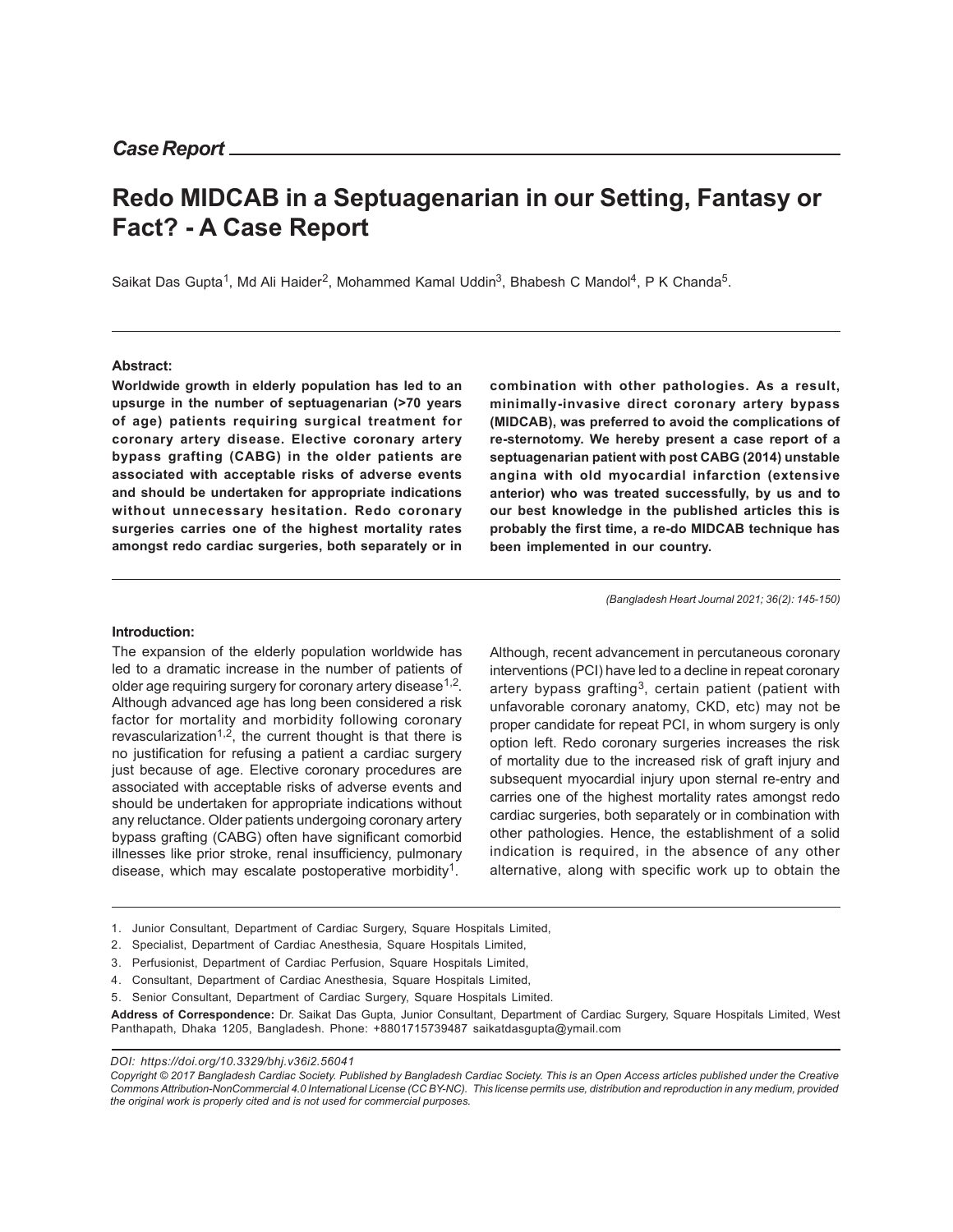relationship between different anatomical structures, including previous graft patency and location of grafts $4,5,6$ should be done.

## **Case report:**

A 71 years old, hypertensive, non-diabetic gentleman got admitted into SHL through ER with the complaints of central compressive chest pain for one day prior to admission. Pain radiated to right arm and was associated with mild shortness of breath.



**Fig.-1:** *Pre-operative chest X-ray showing cardiomegaly and suture from previous surgery*



**Fig.-2:** *Pre-operative CAG*

He is known patient of IHD with OMI (Ext. Ant), for which he underwent CABG in 2014. Patient has no H/O CVD, CKD, COPD or Bronchial Asthma.



**Fig.-3:** Pre-operative CAG

Biochemical investigations revealed ALT 127 IU/L, ALP 199 IU/L, CRP 23.1 mg/L, S. Creatinine 1.2 mg/dl, ESR 60 mm at the end of 1st hour, NT-proBNP 619.6 pg/ml.

Pre-operative Color Doppler echocardiogram showed, thin, echogenic, akinetic mid anterior wall, mid anteroseptum & apex with severely hypokinetic mid basal inferior wall. Severe LV dysfunction (LVEF-30%). Dilated LV. Mild MR. Trivial TR (PASP-30 mm of Hg). Normal RV function. No pericardial effusion or intra-cardiac thrombus seen.

Coronary Angiogram showed LMCA: Mild distal LM stenosis. LAD: 50% Ostial stenosis followed by 95% stenosis in late proximal LAD. LCx: Non dominant artery having 70% stenosis in proximal LCx. OM<sub>1</sub> is 100% occluded from proximal segment. RCA: Dominant artery, 100% occluded from distal RCA. RSVG to OM & PDA widely patent. RSVG to LAD: 100% occluded from origin. LIMA: Normal. Native triple vessel coronary artery disease.

Pre-operative carotid Doppler showed, atherosclerotic changes with intima-medial thickening and hard plaques formed in both CCAs and soft plaques formed in the left CCA. Features of total occlusion of the right ICA and partial occlusion in the distal right CCA with thrombus. Features of ≥70% but less than near occlusion in the left ICA.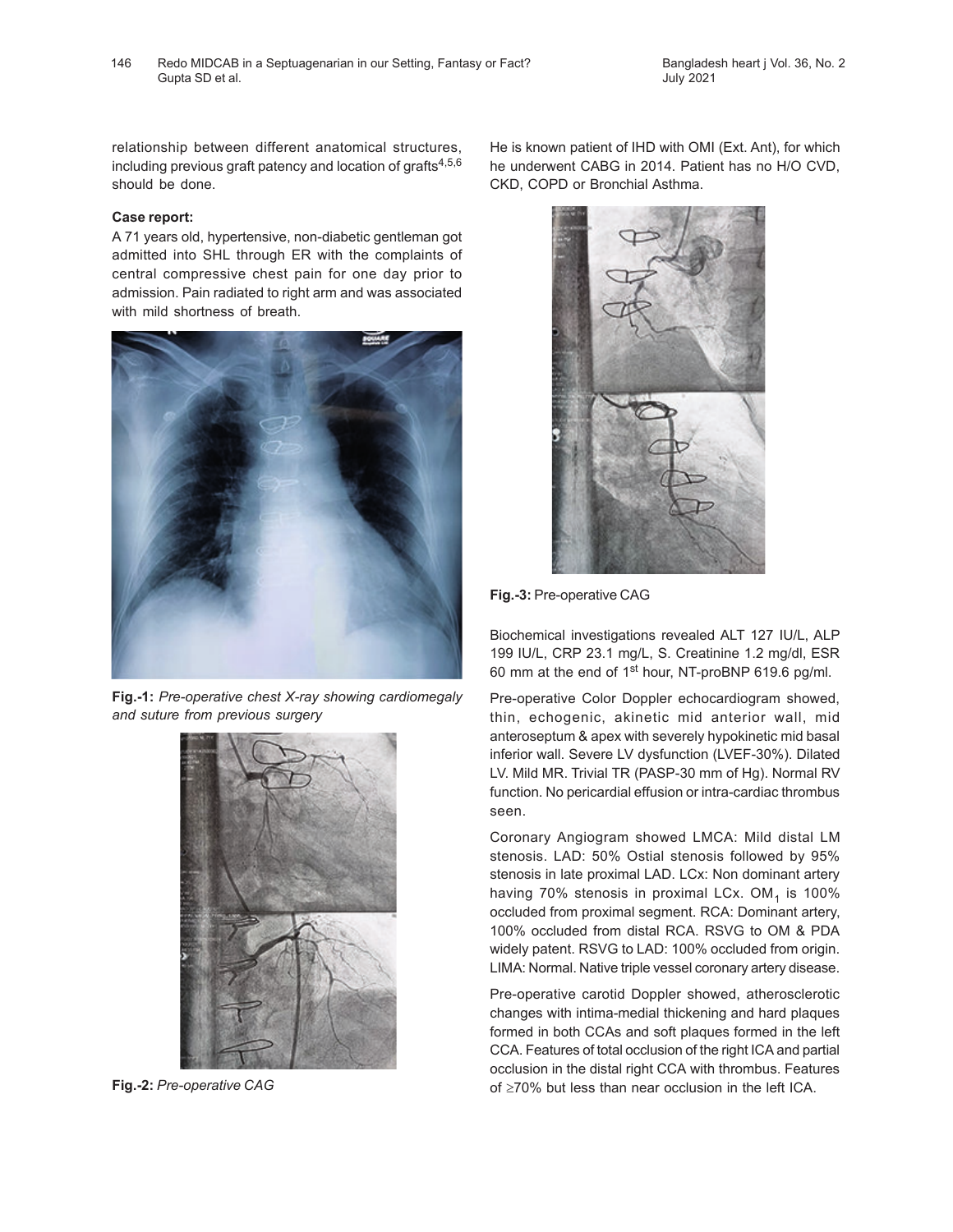

**Fig.-4:** Per-operative picture of IMA harvesting



**Fig.-5:** Per-operative picture of LIMA-LAD anastomosis

His pre-operative EUROScore II was 41.84%.

After optimization of patient's status, under all aseptic precautions, under GA and proper positioning (30° right lateral) patient was operated by thoracotomy at 5<sup>th</sup> intercostal space with single lung ventilation (right). Mild to moderate adhesion was found around heart and left lung, with the surrounding structures. Careful dissection was done to identify LIMA and harmonic scalpel assisted LIMA harvesting was done. After heparinization previous RSV to LAD (distal) identified. LIMA to LAD anastomosis done,



**Fig.-6:** *Per-operative picture of LIMA-LAD anastomosis*



**Fig.-7:** *In-situ LIMA-LAD graft just before chest closure*

distal to previous distal anastomosis with suction stabilizer. After protaminization hemostasis achieved and wound closed in layers keeping chest drain tube in situ.

Total operative time was 110 minutes.

Patient was shifted to ICU without any inotropic support. He was extubated after six hours of ICU admission. His subsequent post-operative days were eventless.

Post-operative Color Doppler echocardiogram showed, akinetic mid anterior wall, mid anteroseptum & apex with hypokinetic mid basal inferior wall. Moderate LV systolic dysfunction (LVEF-35%). Dilated LA & LV. Mild MR. Trivial TR (PASP-40 mm of Hg). Good RV function. No pericardial effusion or intra-cardiac thrombus seen.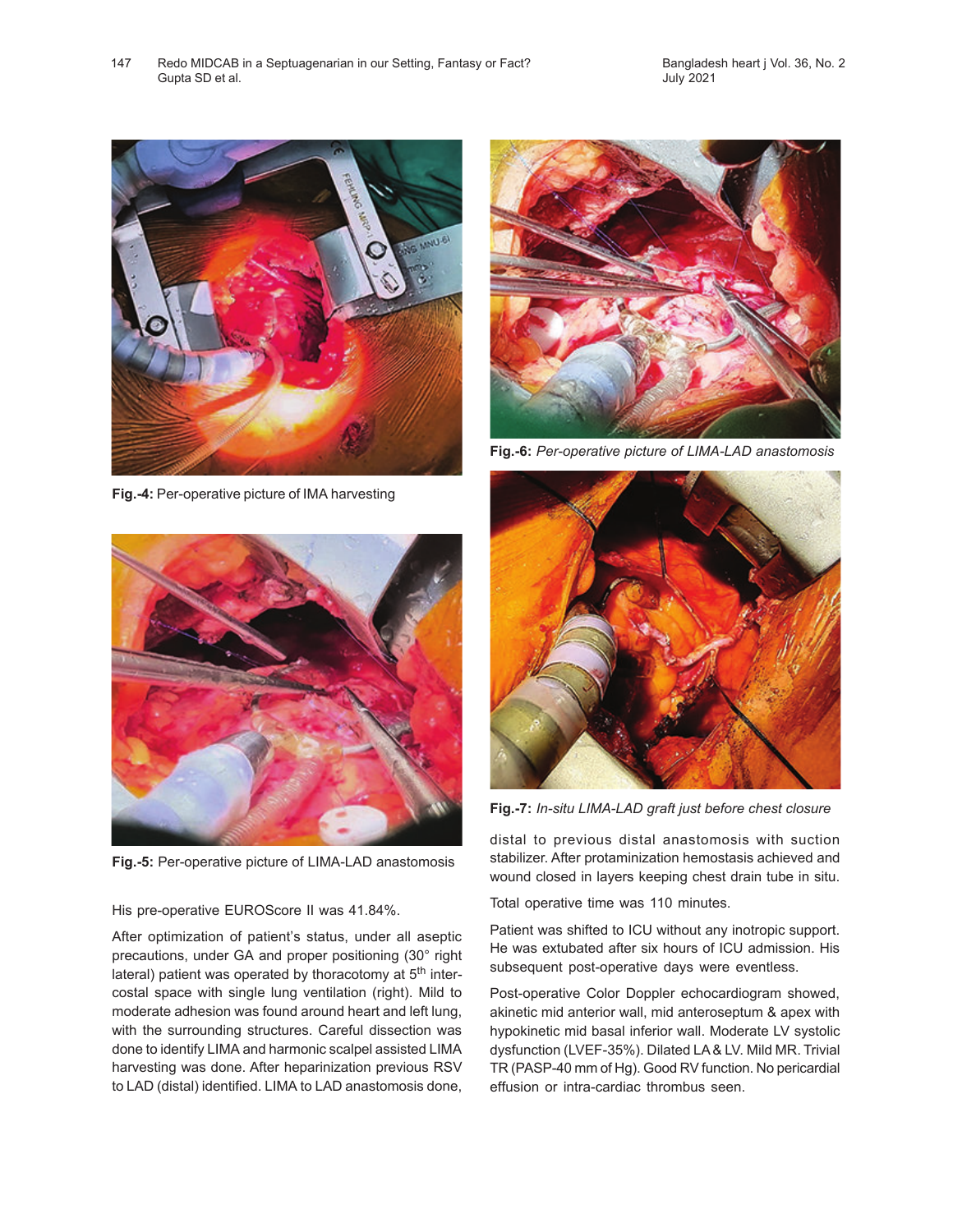

**Fig.-8:** *Post-operative picture showing left sub-mammary scar of MIDCAB and a large median sternotomy scar of previous surgery*



**Fig.-9:** *Post-operative picture showing left sub-mammary scar of MIDCAB and a large median sternotomy scar of previous surgery*



**Fig.-10:** *Post-operative ECG*

Patient was discharged on 7<sup>th</sup> POD without any complications. At follow after one-month patient was doing extremely well at routine daily activities.

# **Discussion:**

In a redo coronary surgery, the previous grafts normally remain surrounding the heart, and connects the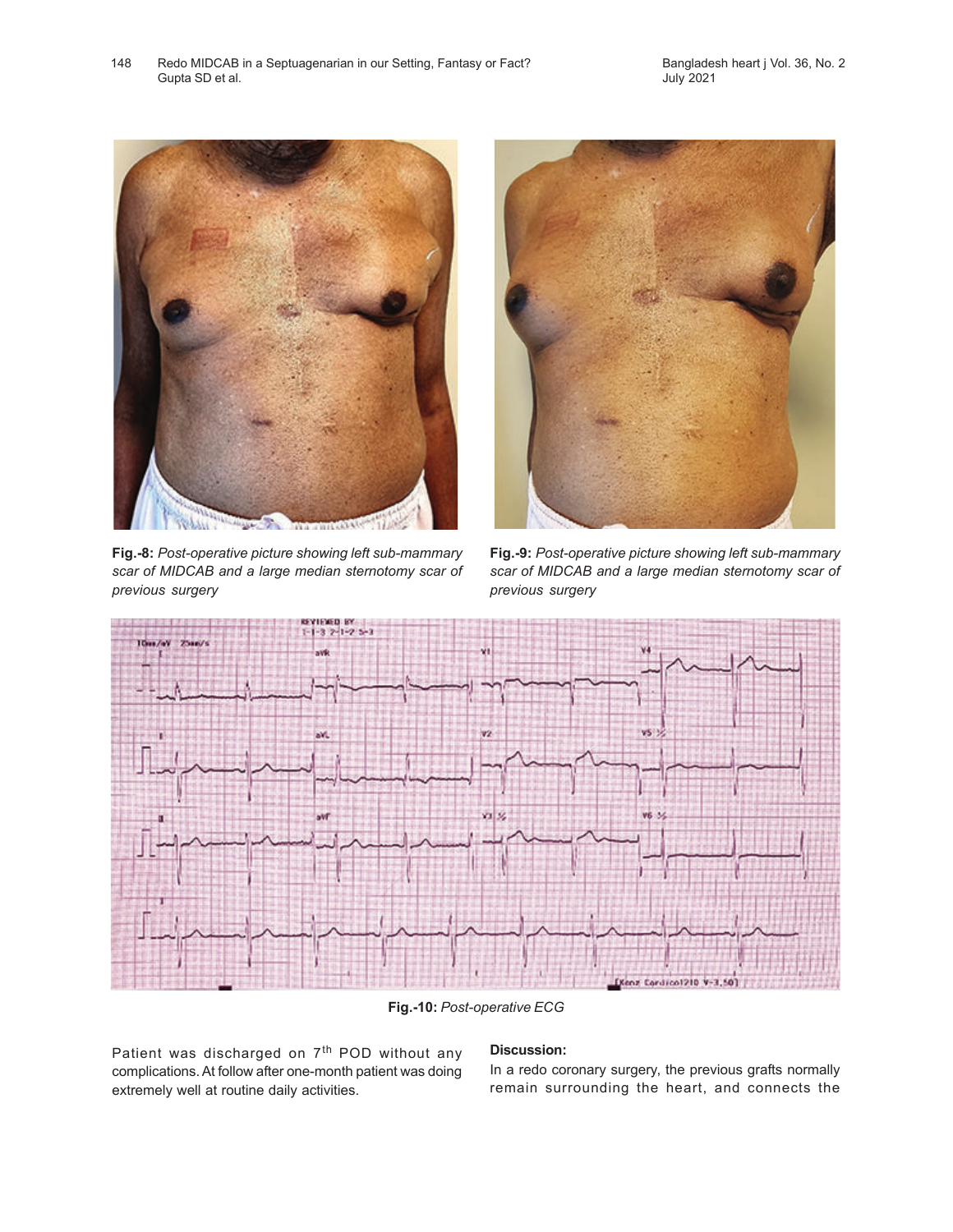ascending aorta to the coronary targets. This is important as, these would normally cross the midline at different levels and will inadvertently lie closely to the sternum, exposing grafts to the risk of injury during redo sternotomy. The biggest risk with a redo CABG is typically associated with the repeat sternotomy. Because of the scaring and adhesions after an initial sternotomy, surgeon usually loses the definitive planes and anatomical clarity they may have experienced during the primary surgery. Complications of repeat sternotomy and dissection can include damage to the heart itself, the coronary vasculature (including patent bypass grafts), the great vessels, the lungs, and any surrounding nerves<sup>7</sup>. Moreover, repeat CABG is often associated with higher operative times, likely because of more extensive dissections, adhesion, increased bleeding, inability to identify the target vessels. Consequently, increased operative time leads to increased inflammatory response, increased risk of infection, increased risk of transfusion reactions and increased coagulopathy<sup>8,9</sup>. As a result to avoid many of the negatives of re-do sternotomy we preferred MIDCAB procedure for our patient.

Patent grafts isolation is essential for a successful redo CABG10, as it can contravene the protective effects of cardioplegia by maintaining a continuous flow of normal warm blood with low pottasiun. Moreover, in redo coronary surgery where previous venous graft is present, intraoperative myocardial infarction may occur due to thrombus dislodgment during manipulation of venous grafts<sup>11</sup>.

To overcome the complications of CPB in redo coronary surgery various techniques are described including offpump approach. Ascione<sup>12</sup> et al, demonstrated that performing coronary surgery on the beating heart without CPB reduces morbidity in elective patients when compared with conventional technique<sup>12</sup>.

Minimally-invasive direct coronary artery bypass (MIDCAB) technique is now-a-days a popular procedure, that commonly include a left internal mammary artery to the left anterior descending coronary artery graft, which supplies the interventricular septum and a significant area of the anterior surface of the heart via a small left, lateral thoracotomy approach<sup>13</sup>. The LIMA graft is considered the most important as patency rates are excellent compared to other types of grafts. In our case all three grafts done previously were venous grafts, so previously untouched LIMA was harvested meticulously with harmonic scalpel and LIMA to LAD graft was done.

When performed off-pump MICS-CABG is associated with a reduction in perioperative stroke rates due to less

or no ascending aortic manipulation<sup>14</sup>. In our case no aortic technique was obligatory as the patient had bilateral carotid stenosis. In addition MIDCAB also provide the patient with other already known benefits of MICS<sup>15</sup>.

Proper planning with such complex cases like early exposure of femoral vessels to allow emergency cannulation if required and availability of appropriate instrument provides the team with the confidence to deal with any complications that may arise.

# **Conclusion:**

More patients will need redo revascularization day by day and the complexity of coronary artery disease is on the rise as the population ages. In the aging population, the risk profile of the patients increases, that creates a challenging situation for the surgical team. Neverthless, MICS-CABG procedures are technically challenging, have a steep learning curve, and requires longer operation time. Currently we are running dedicated MICS program in our hospital and MIDCAB is one of the strong tool in our armamentarium to serve the grieving myocardium. Yet again, in cardiac surgery teamwork is essential to achieve the desired outcome for every surgical procedure especially in this type of challenging procedure.

### **References:**

- 1. Koutlas TC, Elbeery JR, Williams JM, Moran JF, Francalancia NA, Chitwood R. Myocardial revascularisation in the elderly using beating heart coronary surgery. Ann Thorac Surg 2000;69:1042– 1047.
- 2. Craver JM, Puskas JD, Weintraub WW, Shen Y, Guyton RA, Gott JP, Jones EL. 601 octogenarians undergoing cardiac surgery: outcome and comparison with younger age groups. Ann Thorac Surg 1999;67:1104–1110.
- 3. Locker C, Greiten LE, Bell MR, Frye RL, Lerman A, Daly RC, Greason KL, Said SM, Lahr BD, Stulak JM, Dearani JA, Schaff HV. Repeat Coronary Bypass Surgery or Percutaneous Coronary Intervention After Previous Surgical Revascularization. Mayo Clin Proc. 2019 Sep;94(9):1743-1752.
- 4. Spiliotopoulos K, Maganti M, Brister S, Rao V. Changing pattern of reoperative coronary artery bypass grafting: a 20-year study. Ann Thorac Surg. 2011 Jul;92(1):40-6; discussion 46-7.
- 5. Launcelott S, Ouzounian M, Buth KJ, Légaré JF. Predicting in-hospital mortality after redo cardiac operations: development of a preoperative